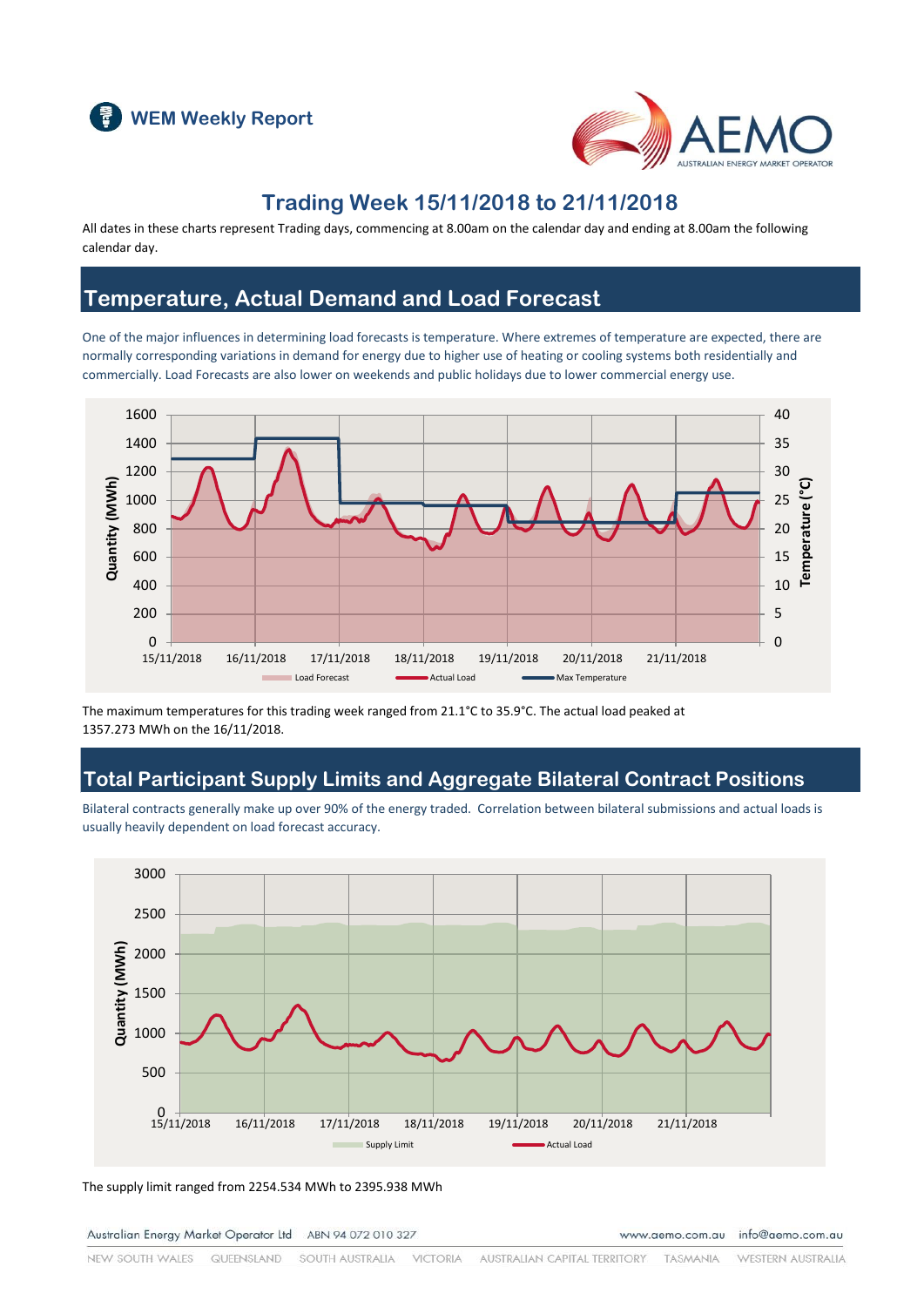## **Net Balancing Market Trades**

Bilateral contracts and STEM trading are generally based on the forecast energy requirements of Participants. When the forecast requirements are higher or lower than the actual requirements for a day, this Market energy must be bought and sold in the balancing mechanism. This graph shows the estimated net balancing trades.



The majority of the balancing activity this week occurred within Balancing Supply. The maximum balancing demand for the week reached 155.1035 MWh on the 18/11/2018. The maximum balancing supply for the week reached -188.545 MWh on the 16/11/2012.

# **Total Traded Energy**

This chart represents a comparison between the total net energy that is traded in Bilateral Contracts, the STEM and the balancing mechanism. Balancing Supply represents cases in which the total contract position is greater than the demand and customers must supply energy back to balancing. Balancing Demand represents cases in which the total contract position is less than the demand and customers must purchase energy from balancing.



Total balancing supply equalled -12819.779 MWh whereas total balancing demand equalled 6159.127 MWh. The Total STEM Traded quantity was 26345.528 MWh, with the STEM Clearing Quantity ranging between 26.829 MWh and 188.637 MWh.